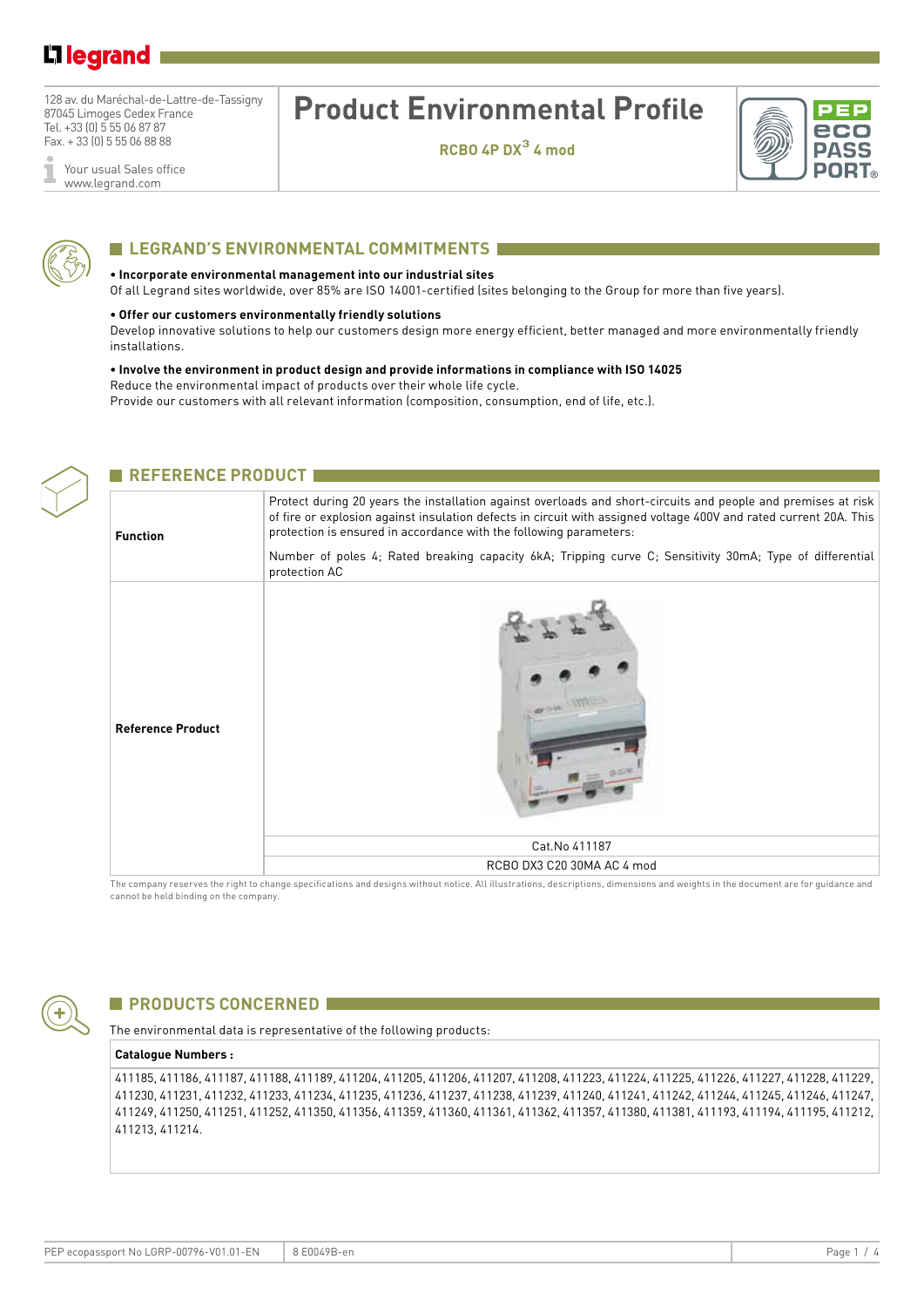128 av. du Maréchal-de-Lattre-de-Tassigny 87045 Limoges Cedex France Tel. +33 (0) 5 55 06 87 87 Fax. + 33 (0) 5 55 06 88 88

Your usual Sales office I www.legrand.com

# **Product Environmental Profile**

**RCBO 4P DX3 4 mod**





## **CONSTITUENT MATERIALS**

This Reference Product contains no substances prohibited by the regulations applicable at the time of its introduction to the market. It respects the restrictions on use of hazardous substances as defined in the RoHS directive 2011/65/EU.

| <b>Total weight of</b><br><b>Reference Product</b> |           | 550 g (with unit packaging) |           |                                  |         |  |  |
|----------------------------------------------------|-----------|-----------------------------|-----------|----------------------------------|---------|--|--|
| Plastics as % of weight                            |           | Metals as % of weight       |           | Other as % of weight             |         |  |  |
| PA                                                 | 21.5%     | Steel                       | 28.8%     | Various electronic components    | $0.9\%$ |  |  |
| PBT                                                | 11.9%     | Copper alloys               | 18.0%     |                                  |         |  |  |
| Other plastic                                      | $1.0\%$   | Other metal                 | 7.2%      |                                  |         |  |  |
| PC                                                 | $0.7\%$   | Zamak                       | 0.3%      |                                  |         |  |  |
| <b>PVC</b>                                         | $0.4\%$   | Al                          | 0.2%      |                                  |         |  |  |
| <b>PS</b>                                          | $< 0.1\%$ | Sylver alloys               | $< 0.1\%$ |                                  |         |  |  |
| Various plastic                                    | $< 0.1\%$ | Various metal               | $< 0.1\%$ |                                  |         |  |  |
|                                                    |           | Packaging as % of weight    |           |                                  |         |  |  |
|                                                    |           |                             |           | Paper                            | 4.7%    |  |  |
|                                                    |           |                             |           | Wood                             | 4.4%    |  |  |
| <b>Total plastics</b>                              | 35.5%     | <b>Total metals</b>         | 54.5%     | <b>Total other and packaging</b> | 10.0%   |  |  |

Estimated recycled material content: 19% by mass.



### **MANUFACTURE**

This Reference Product comes from sites that have received ISO 14001 certification.



### **N** DISTRIBUTION

Products are distributed from logistics centres located with a view to optimize transport efficiency. The Reference Product is therefore transported over an average distance of 780 km by road from our warehouse to the local point of distribution into the market in Europe. Packaging is compliant with european directive 2004/12/EU concerning packaging and packaging waste. At their end of life, its recyclability rate is 98 % (in % of the mass of the packaging).



### **N** INSTALLATION

For the installation of the product, only standard tools are needed.



## **NUSE**

Under normal conditions of use, this product requires no servicing, no maintenance or additional products.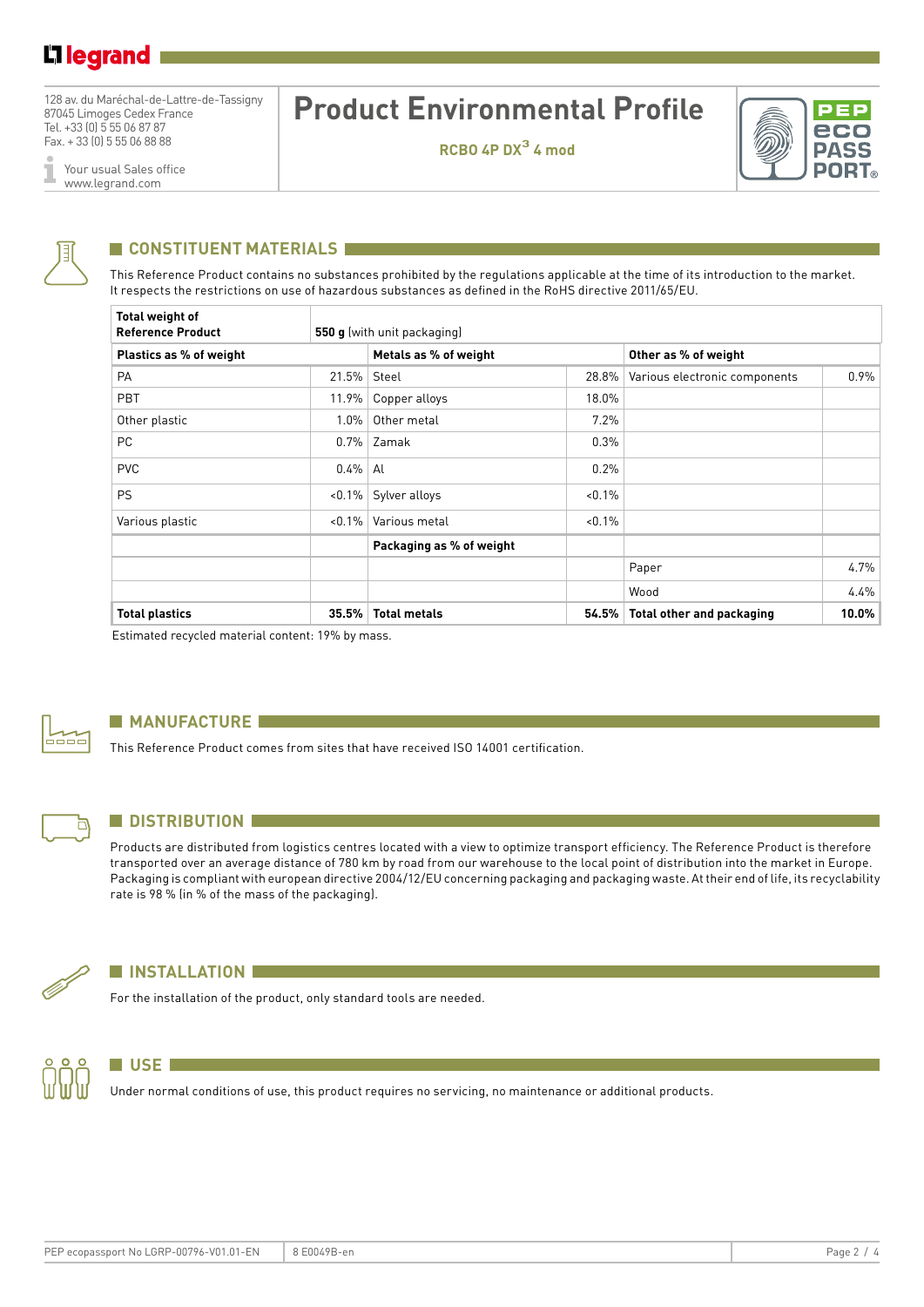# L1 legrand

128 av. du Maréchal-de-Lattre-de-Tassigny 87045 Limoges Cedex France Tel. +33 (0) 5 55 06 87 87 Fax. + 33 (0) 5 55 06 88 88

Your usual Sales office ī www.legrand.com



## **END OF LIFE**

The product end-of-life factors are taken into account during the design phase. Dismantling and sorting of components or materials is made as easy as possible with a view to recycling or failing that, another form of reuse. This product falls within the scope of the WEEE directive (2012/19/EU). Therefore it must be processed through local WEEE recycling/recovery channels.

**Product Environmental Profile**

**RCBO 4P DX3 4 mod**

#### **• Extended producer responsability:**

The sale of this product is subject to a contribution to eco-organisations in each country responsible for managing end-of-life products in the field of application of the European Waste Electronic and Electrical Equipment Directive.

#### **• Recyclability rate:**

Calculated using the method described in technical report IEC/TR 62635, the recyclability rate of the product is estimated at 96%. This value is based on data collected from a technological channel using industrial procedures. It does not prevalidate the effective use of this channel for end-of-life electrical and eletronic products.

Separated into:

| - plastic materials (excluding packaging) | :33%          |
|-------------------------------------------|---------------|
| - metal materials (excluding packaging)   | :54%          |
| - other materials (excluding packaging)   | $: 0\%$       |
|                                           | $\sim$ $\sim$ |

- packaging (all types of materials) : 9 %



## **ENVIRONMENTAL IMPACTS I**

The evaluation of environmental impacts examines the stages of the Reference Product life cycle: manufacturing, distribution, installation, use and end-of-life. It is representative from products marketed and used in Europe, in compliance with the local current standards. For each phase, the following modelling elements were taken in account:

| <b>Manufacture</b>            | Materials and components of the product, all transport for the manufacturing, the packaging and the waste generated<br>by the manufacturing.                                                                                                                                                                                      |
|-------------------------------|-----------------------------------------------------------------------------------------------------------------------------------------------------------------------------------------------------------------------------------------------------------------------------------------------------------------------------------|
| <b>Distribution</b>           | Transport between the last Group distribution centre and an average delivery point in the sales area.                                                                                                                                                                                                                             |
| <b>Installation</b>           | The end of life of the packaging.                                                                                                                                                                                                                                                                                                 |
| Use                           | • Product category: PSR-0005-ed2-2016 03 29 - § 3.3 Differential circuit-breakers<br>• Use scenario: non-continuous operation for 20 years at 50% of rated load, during 30% of the time. This modelling<br>duration does not constitute a minimum durability requirement.<br>• Energy model: Electricity Mix; Europe 27 year 2008 |
| End of life                   | The default end of life scenario maximizing the environmental impacts.                                                                                                                                                                                                                                                            |
| Software and<br>database used | EIME & database «CODDE-2016-11»                                                                                                                                                                                                                                                                                                   |

PEF eco **PASS PORT**